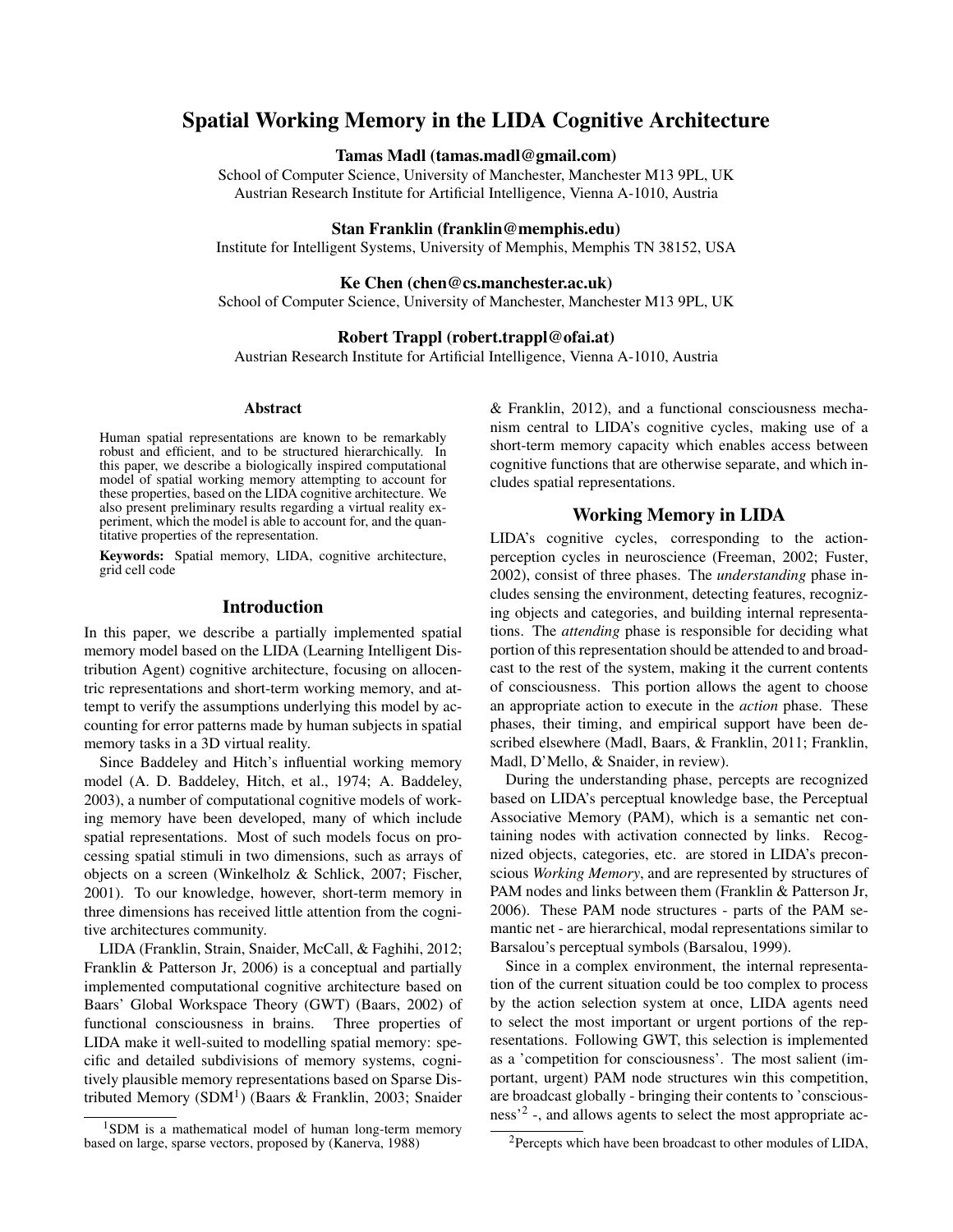tion. The number of representations (PAM node structures) that the broadcast can contain is limited to  $C$ , a model parameter - such as e.g.  $C = 4 \pm 1$  in accordance with human working memory capacity limits (Cowan, 2010) - which plays a role in the recall of spatial information.

# Spatial Working Memory



Figure 1: Cognitive map representations. A: screenshot of the virtual reality environment. B: Top view of the environment. Thin ellipses: sub-maps. Red, blue, green axes: reference frames for the entire environment (aligned to boundaries), and for the two sub-maps (aligned to intrinsic structure). C: The hierarchical cognitive map structure. Red, blue, green circles: map and submaps; black circles: objects. Links convey containment and rotation information; place nodes contain position information. D: Location representation by grid and place nodes. Top row: three grid nodes, their phases at each point (hot colors - high values), and the value of the composite code (right). Grid nodes convey activation to all place nodes. The 'self' node (bottom) monitors all place nodes and attaches to the winning node with the highest activation.

Neural basis. Spatial memory in LIDA is inspired by the computational properties of the hippocampal-entorhinal complex (HEC), the neural structure responsible for spatial mem-

and can be acted upon, are called functionally conscious, as in GWT

ory in brains (Moser, Kropff, & Moser, 2008). Two types of neurons are important for this purpose: place cells, hippocampal neurons firing in specific spatial locations and thus suggested to encode a 'cognitive map', and grid cells, entorhinal neurons firing at multiple regularly positioned locations.

The HEC is uniquely suited for representing space. Grid cells employ a surprisingly precise and noise-robust, selfcorrecting, modular code, which can produce exponentially small error at asymptotically finite information rates and is thus a 'good code' in the sense of Shannon's theorem (Sreenivasan & Fiete, 2011). The grid cell code resembles a residue number system (RNS), which allows very fast, parallel, carry-free computation and recall (since each digit of the representation can be processed independently from the others) and degrades gracefully (Yang & Hanzo, 2001). Our high-level model of this grid code attempts to exploit these properties, which have the further advantage of fitting neatly into LIDA's SDM-based memory systems - in which error tolerance and graceful degradation are important, because of possible interference between memories, and an RNS with small parts can reduce storage requirements (Snaider & Franklin, 2012), and, finally, the carry-free code is easily implementable on parallel hardware.

The readout network for making the grid cell representation explicit is suggested to be implemented by hippocampal place cells, neurons with spatially localized firing. Most place cells provide unambiguous location estimates; however, they encode locations via Classical Population Codes, and thus their capacity grows only linearly with the number of neurons, instead of exponentially as is the case with grid cell coding (Fiete, Burak, & Brookings, 2008).

Finally, the hippocampal-entorhinal map contains representations on different scales, and is fragmented into independent representations or reference frames (Derdikman & Moser, 2010; Sato & Yamaguchi, 2009).

Location Representation. For representing a LIDA agent's spatial location, we use *N* 'grid nodes', which are types of PAM nodes employing modular representation. Each grid node  $\alpha$  has a period  $\lambda_{\alpha}$  (the same for all dimensions) and encodes a spatial vector *x* as a spatial phase with respect to this period:  $\chi_d = x_d \mod \lambda_\alpha$ , where  $x_d$  is the position in dimension *d* - based on the formalization by (Fiete et al., 2008). Each grid node represents a grid lain over the environment (see Figure 1D for a plot of the spatial phases  $\chi_d$  for three grid node periods  $\lambda_{\alpha}$ ). However, one grid node cannot unambiguously represent a location, having multiple maxima.

In order to represent unambiguous locations, N grid nodes are used to represent each location as a composite grid code:  $L(\mathbf{x}) = {\chi_1, ..., \chi_N}$ . At initialization, each grid node is randomly assigned a period  $\lambda_{\alpha}$  and a phase  $\chi_{\alpha,0}$ . The phase is relative to the reference frame provided by the boundaries of the immediate environment (similarly to biological grid cells). When the agent moves by a vector  $v_t$  in any direction at timestep *t*, the phase of each grid node is updated:  $\boldsymbol{\chi}_{\alpha,t} = (\boldsymbol{\chi}_{\alpha,t-1} + \boldsymbol{v}_t) \text{ mod } \lambda_\alpha$ . This mechanism resembles rep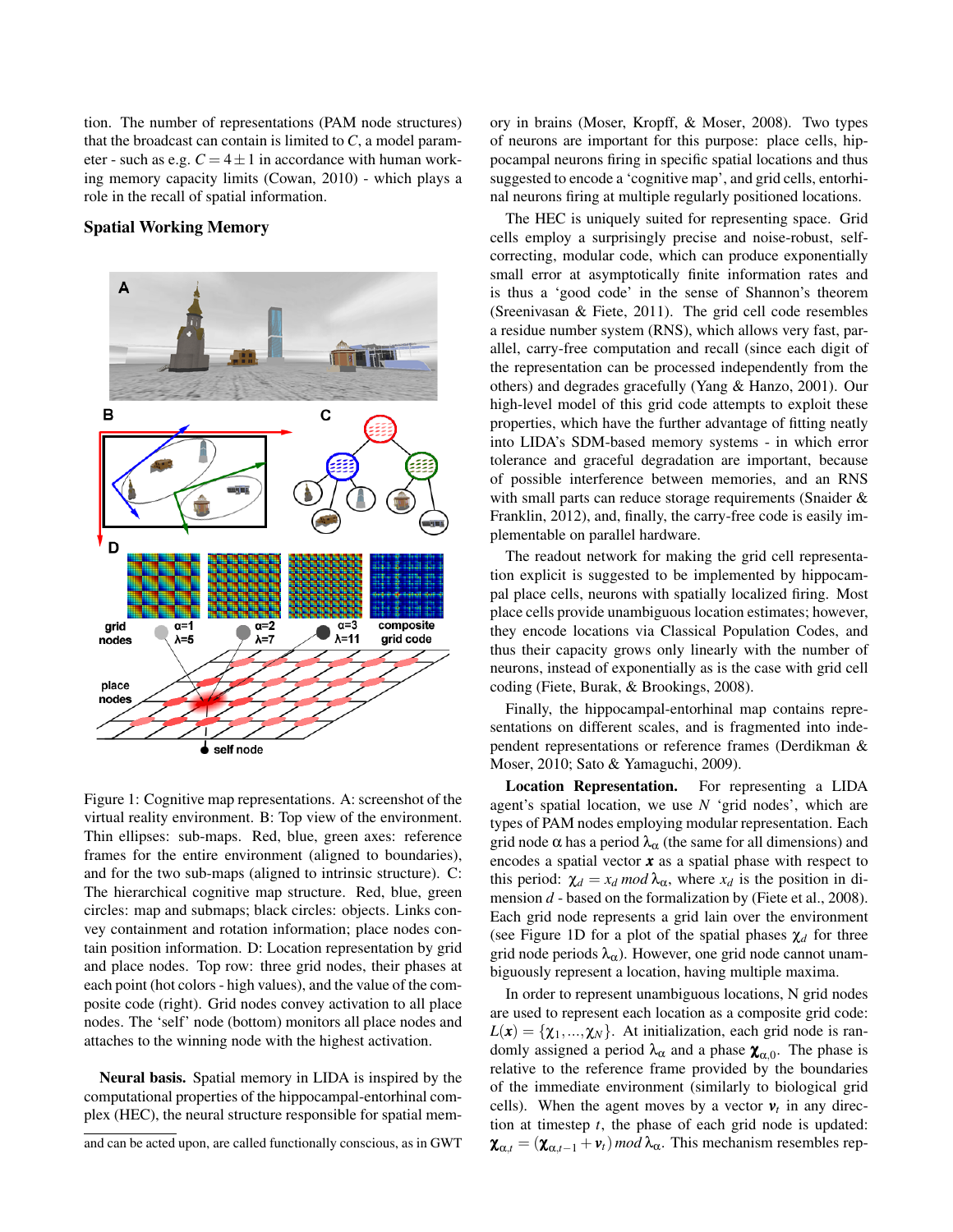resenting a large number by separately storing each digit in a register, as in a fixed-base code (FBC) such as the decimal system. In this case the location representation  $L(\mathbf{x})$  would be a set of registers together representing a decimal number. However, there are some key advantages of this modular RNS coding (see previous section and Results).

Grid nodes alone could not represent a 'cognitive map' although the composite code using multiple nodes can represent unique locations, it is aperiodic, non-Euclidian, and cannot easily be used for metric comparisons. For representing a map, the model uses a number of 'place nodes', readout nodes arranged over the environment, with a density/resolution depending on the size of the map. Multiple such maps can be built in a hierarchical fashion. To be able to decode the modular grid code, all grid nodes are connected to each place node via PAM links. Each place node *i* is assigned a constant phase  $\boldsymbol{\chi}_{pn,i}$  calculated from the position it is representing in space, and an activation of 0. Upon each update, grid nodes asynchronously send an activation depending on the phase difference between the grid node and the place node:  $\Delta a = (1 - |\chi_{\alpha,t} - \chi_{pn,t}| / \lambda_{\alpha}) N^{-1}$ . The LIDA-agent's 'Self'-node (Ramamurthy, Franklin, & Agrawal, 2012) implements a winner-take-all mechanism, and will be linked to the place node with the highest activation<sup>3</sup>. This is an optimized mechanism for the maximum likelihood position estimation in (Sreenivasan & Fiete, 2011), sacrificing some biological plausibility<sup>4</sup> for computational efficiency.

Distances within place nodes can be estimated either by propagating activation through the place node network over links (see Results), or by structure building codelets creating explicit spatial links between object nodes if required (McCall, Franklin, Friedlander, & DMello, 2010).

Environment Representation. To represent an environment, PAM node structures representing objects (obstacles, landmarks, goals, etc.) in LIDA's working memory need associations with spatial locations. This is implemented by high-level feature detectors connecting such representations to the appropriate place node using a PAM link, similarly to the connection with the 'Self' node to a place node. These feature detectors find the right place node to connect to based on the objects perceived distance <sup>5</sup>.

As described in the previous section, LIDA's attention and functional consciousness mechanism lets multiple representations compete against each other in order to select the most important information to act upon. The broadcasts contain one to five (see capacity limit below) node structures, which in turn are hierarchical, tree-like representations containing objects and associated spatial information, i.e. arrays of place nodes. Such a node structure containing spatial information is called a 'cognitive map' structure in LIDA, and is allocentric (relative to aspects of the environment, instead of the agent).

Multiple cognitive map structures can be used within the same environment in a hierarchical fashion (there can be maps and sub-maps on different scales, and containment relations between them). There is some evidence that the human cognitive map is hierarchical, organized according to clustered objects or landmarks (Hirtle & Jonides, 1985; Sato & Yamaguchi, 2009). Hierarchical representations are a crucial part of the model, as is the limited information carried by the conscious broadcast. We strengthen these assumptions using human behaviour data in the Results section.

Containment relations between map structures can be seen as reference frames. Sub-maps have to be anchored to the environment structure of the parent map, such as to boundaries. Relative position information is given by which place node the link between the two maps is connected to, whereas relative rotation is stored within the link - see Figure 1. If information from multiple sub-maps is needed for problem solving (e.g. shortcut or multi-goal route planning), the submaps are rendered onto the parent map in order to be able to use a common reference frame.

### Methods

Participants. Sixty subjects were recruited on the online crowd-sourcing platform Amazon Mechanical Turk, which has been argued before to be well-suited as a source of subjects for experimental and behavioural research (Paolacci, Chandler, & Ipeirotis, 2010; Mason & Suri, 2012). Subjects indicated their consent on the form, and received a small monetary reward for participation.

Procedure, Materials, and Design. Participants were free to perform the experiment on their own computer (the only requirement was a WebGL-enabled browser). After reading instructions, they were asked to complete 15 trials, lasting about an hour in total. At the start of each trial, a 3D virtual environment<sup>6</sup> was displayed within the browser which subjects could freely explore, consisting of a large square horizontal floor patterned like concrete and constrained by four walls, and a number of buildings within the walls. Each trial consisted of four phases: 1) free exploration, 2) questions about the distances between buildings, 3) a map recall task in which subjects had to move icons of the buildings into their remembered positions, creating a schematic 2D map, and 4) the travelling salesman problem (TSP), in which they were asked to mark all buildings using the shortest path visiting all buildings and returning to the first one. The 15 trials consisted of five blocks of three, with the number of displayed buildings starting at four and increasing after each block up to a total of eight displayed buildings. Within a block, there were three trials, a *random trial* in which the buildings were placed randomly (but with a minimal distance ensuring that no random clusters emerged), a *visually clustered trial* in which build-

<sup>&</sup>lt;sup>3</sup>The 'Self' node receives links from all place nodes, but only projects back to the winning place node. This winning link is updated whenever a different node exceeds the activation of the winning node. This is more efficient than lateral inhibition

 $4$ Apart from the simplified connectivity, we have also removed the circular normal and Gaussian functions, and constrained the RNS variables to integers in order to fit the integer SDM

<sup>5</sup>For now, feature detectors receive the true distances explicitly.

<sup>6</sup>Using the CopperLicht engine, http://ambiera.com/copperlicht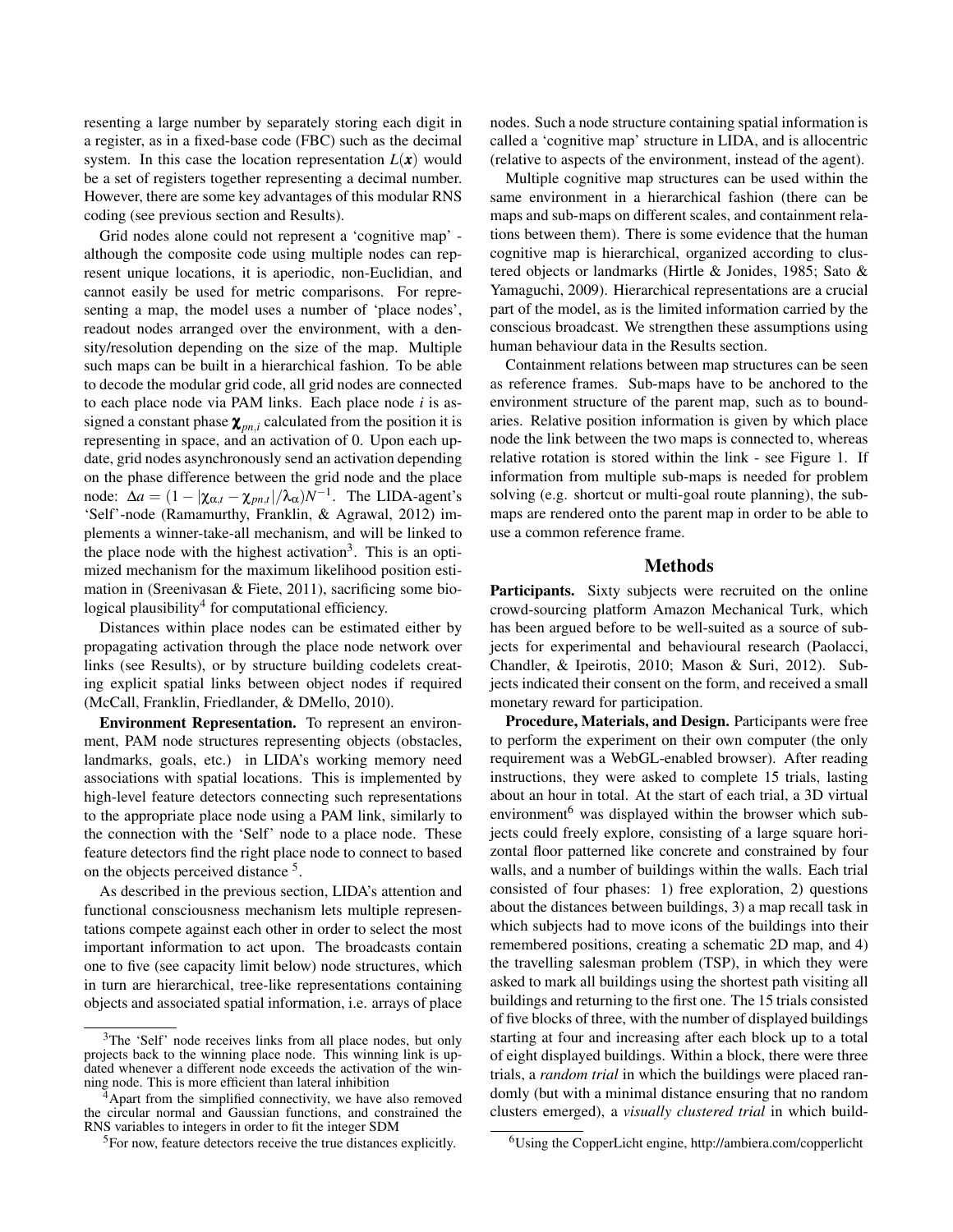ings were also placed randomly, but visually similar buildings were grouped (all buildings of a type, e.g. skyscrapers or churches, were adjacent), and a *distance clustered trial* in which some buildings were placed closely next to each other to build a random number of clusters.

Participants estimated building distances, and their recalled building positions on the map recall task, were recorded after each round. Since these building positions were drawn on a separate 2D screen and used arbitrary pixel distance units instead of 3D distance, they were linearly transformed (translated, scaled and rotated) to best conform to the real positions using procrustes analysis. Fourteen participants were excluded from the analysis, because their estimated distances had negligible correlations to the real distances (the correlation threshold was set at  $r$   $> = 0.2$ ). All reported subject errors are squared distances (or the sum of squared distances for multiple buildings) in the 3D engine's coordinate system. Model parameters were fitted using coordinate descent.

# Results and Discussion

#### Robustness and performance

The outlined implementation of the grid code inspired RNS can represent an exponentially large range of distances, similarly to the range in a FBC. The maximum representable distance is the least common multiple of all phases  $\lambda_{alpha}$ , or in the best case  $D_{max} = (\prod_{\alpha=1}^{N} \lambda_{alpha}) - 1$  (Fiete et al., 2008). However, introducing redundancy by only using a subinterval within this representable range, the modular code becomes highly robust to noise, because the representation of each location  $x$  within the subinterval maps to highly different location representations  $L$ . A representation  $L'$  in which each phase  $χ<sub>λ</sub>$  is corrupted by independent noise - e.g. interference effects in SDM - can be fully recovered, as long as the difference is smaller than the largest correctable error - see Figure 2A for numerical results of error robustness in our model, and (Sreenivasan & Fiete, 2011) for an analytical treatment of error correction capability of the grid cell code.

The second advantage is performance - RNS codes can perform addition, subtraction, and multiplication in linear time. In contrast, FBCs need polynomial time for multiplication. For addition - the most frequently required operation on spatial information (e.g. for path integration or multi-goal path planning) -, both RNS and FBC require linear time, but the latter require carry operations, which makes the computation slower. Figure 2B compares the number of operations required for adding two randomly generated numbers in the range of 0 - 10.000m in the two representation systems.

A third advantage of the described RNS representation is the ease of parallelization - since each phase can be independently processed. LIDA's SDM has been implemented both for parallel and for GPU computation.

#### Distance errors

Judgement (and recall) of spatial distance information is imperfect. To be able to interpret our data, we will assume the



Figure 2: Robustness and performance of RNS-like representations. A: errors of location representations in the described grid node representations for different grid node numbers and levels of multiplicative Gaussian noise (in a square environment of  $1km^2$ ). B: number of required operations to add two integers of various sizes in an RNS and FBC representation

noise or error to depend on the absolute distance. We will assume a linear relationship; although this is just an approximation, it provides a reasonably good fit for most distance judgement data in virtual environments (Lampton, McDonald, Singer, & Bliss, 1995; Waller, 1999).

Except for the 14 excluded subjects, participants were able to judge distances in the virtual environment: the average correlation between real and estimated distances was  $r_{dist} = 0.82$  $(\sigma = 0.10)$ . The distance errors were correlated with the real distance, with an average  $r_{err} = 0.56$  ( $\sigma = 0.18$ ), and a linear model  $error = c_1 * dist + c_2$  could explain  $R^2 = 0.35$  $(\sigma = 0.19)$  proportion of the variance on average. Note that there was a very high amount of random variance due to the guesses entered when subjects did not remember the distance - exponential models did not perform significantly better than the linear model ( $error = c_1 * dist^{c_2} + c_3$ : average  $R^2 = 0.39$ ).

# Position errors

The hierarchical cognitive map model predicts that errors should depend linearly on map size. They should be smaller on small maps, since the positions are stored relative to the map reference frame instead of a global reference frame (if the latter was the case, the cluster sizes would not matter, only the distances from the walls).

Figure 3 shows the dependence of the squared position errors on cluster sizes (approximated as the area of the smallest rectangle enclosing all buildings within the cluster), which is approximately linear. The position errors are strongly correlated with cluster size  $(r = 0.82)$ , and a linear model explains  $R<sup>2</sup> = 0.67$  proportion of the variance. Together with the distance errors depending linearly on the distance, this is an indication of building positions being stored relative to intrinsic cluster structure, not relative to the global reference frame.

The green line in Figure 3 shows the moving average of the errors of a simulated agent, representing environments in the way described in the Introduction. Three parameters were used for fitting this dataset, two defining an additive Gaussian error  $\mu_{\varepsilon}, \sigma_{\varepsilon}$  assigned to the place nodes and designed to model readout error, and a random error added at the moment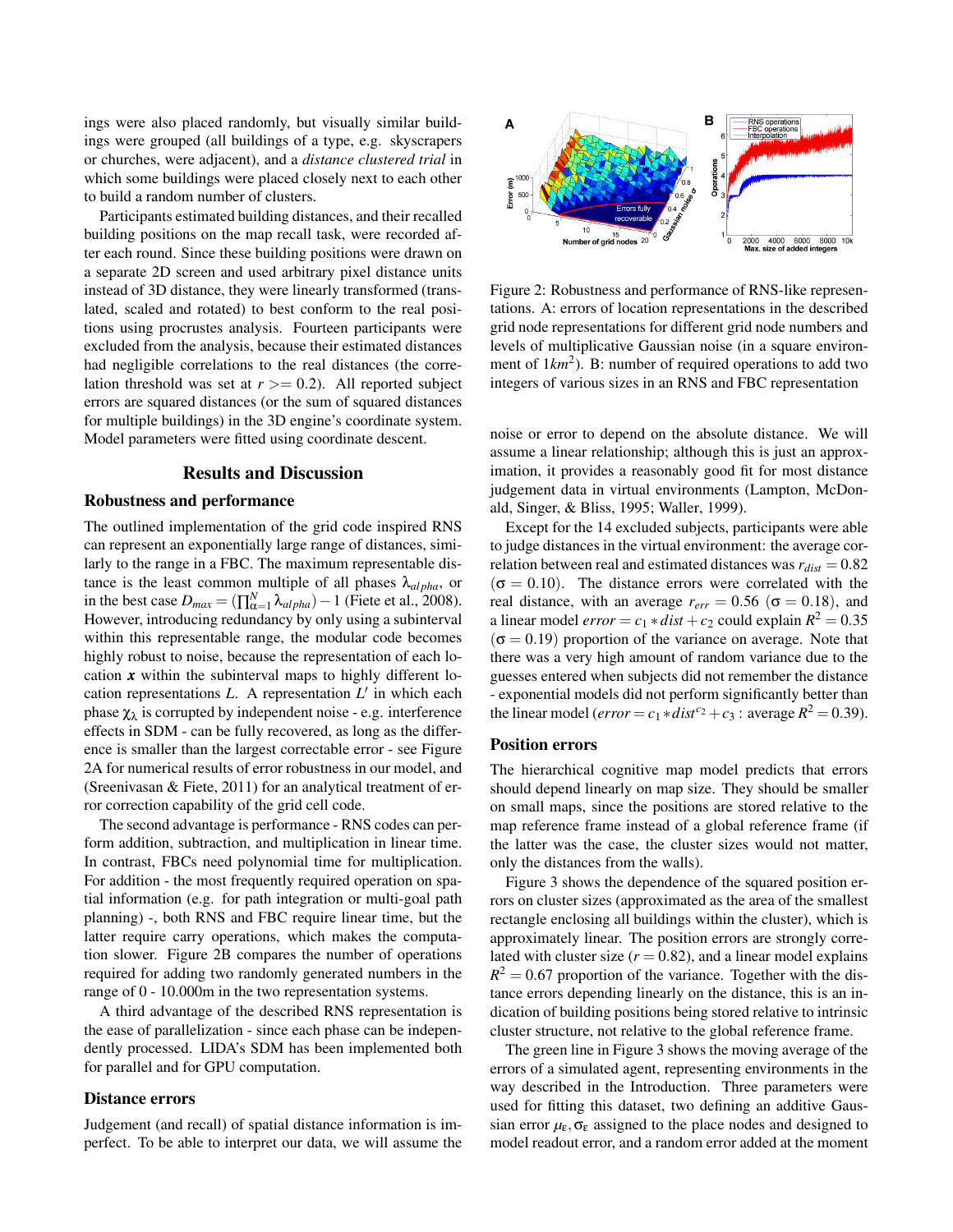of conscious recall in the Global Workspace, in the range defined by recall error ξ. Since Gaussian noise is added to each readout place node, the total error depends on the number of place nodes involved in the representation, which depends on the cluster (map) size. The blue line shows a moving average of subject errors (with the smoothing parameter  $S = 100$ for both). Since the errors are random, the exact correspondence between the two changes. The linear interpolation of the model errors explains  $R^2 = 0.38$ . The correspondence between the data and the model substantiates the hierarchical storage of positions instead of a global reference frame.



Figure 3: The average squared building position errors, depending on the area of the cluster the building is part of. Blue line: moving average of position error data from all subjects. Green line: moving average of model position errors (with the same smoothing parameter  $S = 100$  for both). Black line: linear interpolation of model errors

#### Working memory capacity

The model predicts that map errors should increase linearly with each new building (after each block), since the addition of a new position to be recalled adds a new source of error, and the total error is a linear function of the individual building errors. However, the working memory capacity limit of  $4 \pm 1$  (Cowan, 2010) implies that there should be a non-linear increase in errors when the number of entities on the map exceeds four. In this case we would expect a guessing behaviour which ensures guesses to be farther than a minimum distance D from other buildings. Thus, with each guess, the space available for further guesses is constrained by a constant factor, leading to an exponential increase in error.

Figure 4 shows the map errors depending on the number of buildings. Additionally, the following model formalizing the constrained guessing idea is fitted to this data using a leastsquared errors approach (x being the number of buildings):

$$
M(x) = \begin{cases} k*x+d & \text{if } x <=5\\ a*x^b+c & \text{if } x >5 \end{cases} \tag{1}
$$

To aid visualization, the linear part is plotted in red, and the exponential part in green. The fitted model explains  $R^2 =$ 0.982 proportion of the variance on average ( $\sigma$  = 0.017). This suggests that the spatial working memory capacity limit used in the model is realistic (and that constrained guessing might explain the behaviour beyond the limit).

In LIDA, conscious broadcasts are limited to *C* node structures (a model parameter). The *C* node structures with the highest activation are broadcast consciously. Node structures beyond *C* get omitted; no spatial information is available to the model beyond *C* buildings, forcing it to guess (the constrained guessing strategy is not part of the LIDA framework implementation). This is illustrated by the horizontal black lines in Figure 4, which show the error rates under random guessing (approximated numerically). Performance is statistically indistinguishable from random guessing when the number of buildings exceed 5, in accordance with previously suggested working memory capacity limits (Cowan, 2010).



Figure 4: Map errors depending on the number of buildings. The blue errorbar plot and blue circles show the map error (sum of squared position errors of buildings), the other colors show the fitted nonlinear function (eq. (1)), consisting of a linear component (red; increasing because with more buildings there are more distances to misjudge) and an exponential component (green; increasing superlinearly because above 4 buildings, the spatial information exceeds the capacity limit of spatial working memory). Horizontal dashed line: random guessing performance. Vertical dashed line: limit of the number of recallable buildings with better than random accuracy

### Travelling Salesman Problem errors

The described model can solve the TSP with its simple navigation heuristic, the nearest neighbor strategy, by spreading activation from the self node and from the place nodes associated with buildings, across the network of place nodes (Figure 1). The links connecting the place nodes propagate a fraction of the activation determined by the link weight. Thus, place nodes being on the shortest path between two buildings, or between a building and the self node, receive the highest amount of activation, can be selected by an attention codelet, and be included in the conscious broadcast for action selection (Franklin et al., 2012). Although this process would yield a better performance if performed hierarchically (starting with a rough solution and then refining it), the simple, flat nearest neighbour strategy explained the subjects data well, with  $R^2 = 0.92$  ( $\sigma = 0.05$ ) across trials (the Percentage-Above-Optimal metric was used to compare the subjects - and the models - performance against the optimal solution). The